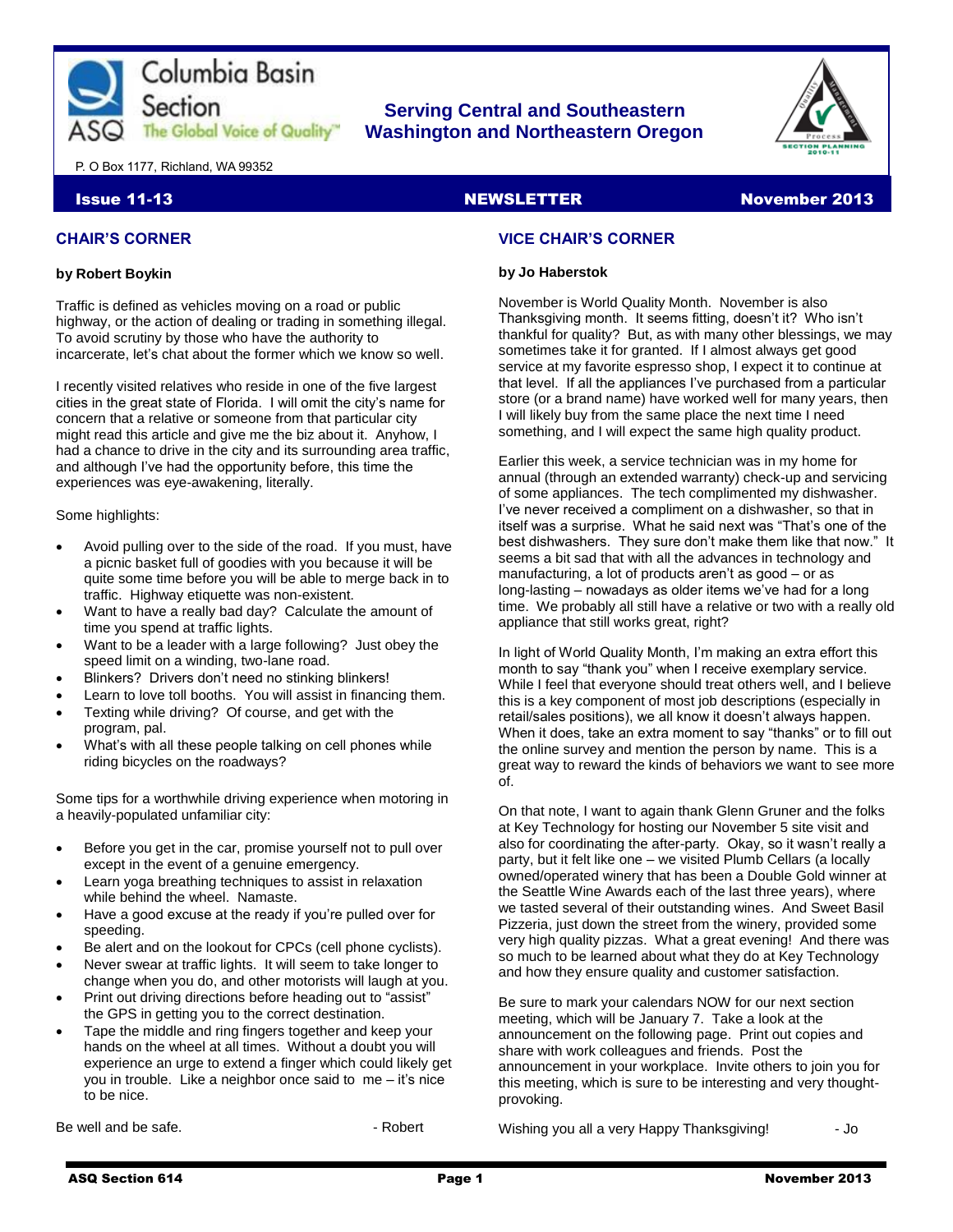

# **January 7, 2014 The Global Voice of Quality" American Society for Quality Columbia Basin Section 614**



#### **Tuesday, January 7, 2014**

#### **LOCATION & TIME:**

O'Callahan's/Shilo Inn 50 Comstock Blvd. Richland, Washington

5:30 p.m. - Check in/Networking (no host cocktail service)

6:00 p.m. - Buffet Dinner

6:45 p.m. - Presentation

#### *DINNER BUFFET MENU:*

The Chef and crew at O'Callahan's Restaurant always provide a fine and varied buffet dinner for us at the Shilo Inn. The buffet usually includes two entree choices, plus accompanying vegetable, a number of tasty salads, and a vegetable and/or fruit tray.

#### **Cost:**

\$20 ASQ members \$24 non members \$5 presentation only

Reservations are due January 2. E-mail [Panda\\_2@charter.net](mailto:Panda_2@charter.net) with your name, phone number, company affiliation, and type of reservation, or call Alvin at (509) 371-2221.

*For more information about our ASQ section and other upcoming events:*  [www.asq614.org/](http://www.asq614.org/)

Note: No-shows will be billed if cancellation is received less than 72 hour prior to meeting start time.

# **"You Can't Kill an Opportunity"**

# **Pam Henderson**

**CEO, New Edge, Inc.**

Believe it or not, killing ideas is about growth.

When truly understood, *opportunity* provides the clues to the right ideas. Think of an idea as a Koi fish and an opportunity as the pond. Some suggest if you put one of these beautiful orange and black Japanese fish in a small pond, it will stay small. Put it in a large pond and that same fish will grow quite large. The fish grow only as large as their environment allows. We need to start our



growth journey focused on discovering and generating opportunity as the precursor to big ideas. If we want a big fish, we need a big pond, and if we want a big idea; we need a big opportunity.

In her recently published book, You Can Kill an Idea, You Can't Kill an Opportunity! How to Discover New Sources of Growth for Your Organization, Pam demonstrates that ideas alone are failing. They promise growth but too often lead to products and services that don't deliver. The wellspring of BIG growth is opportunity; opportunity that comes by killing ideas as the starting place for growth and replacing them with the pursuit of opportunity.

Opportunity Storming™ is a unique approach that builds ideas directly from opportunities. By first defining the dimensions of the opportunity, then enriching it with insights and trends, ideas are created that fall within the opportunity. The ideas then stretch and shape the opportunity. Opportunities are expanded across Six Sources – technology, design and brand, the business model, organization, external environments, and the market. The result is big idea bundles that expand to capture more of the opportunity.

Join us on January 7 and learn more from Pam about these ideas, opportunities and more.

About the Speaker: Pam Henderson, Ph.D., is cofounder and CEO of NewEdge, Inc. Originally on the faculty at Carnegie Mellon University, Pam later worked with the national laboratory system and Washington State University to commercialize early stage technologies. She publishes widely on market insight, business and innovation strategy, and design and has received recognition in Harvard Business Review, Wall Street Journal, and NPR and speaks internationally.

*About NewEdge, Inc.: Based in Richland, NewEdge delivers growth to clients by focusing on the broader opportunity, rather than individual ideas. They deliver end-to-end results and help grow companies by providing opportunity discovery and delivery tools to them through collaborative engagement, connecting them with the company's ecosystem, driving open innovation and training others to enable the organization. Clients include Pepsi-Co, Eastman, Ferrari, GlaxoSmithKline, John Deere and Infinia.*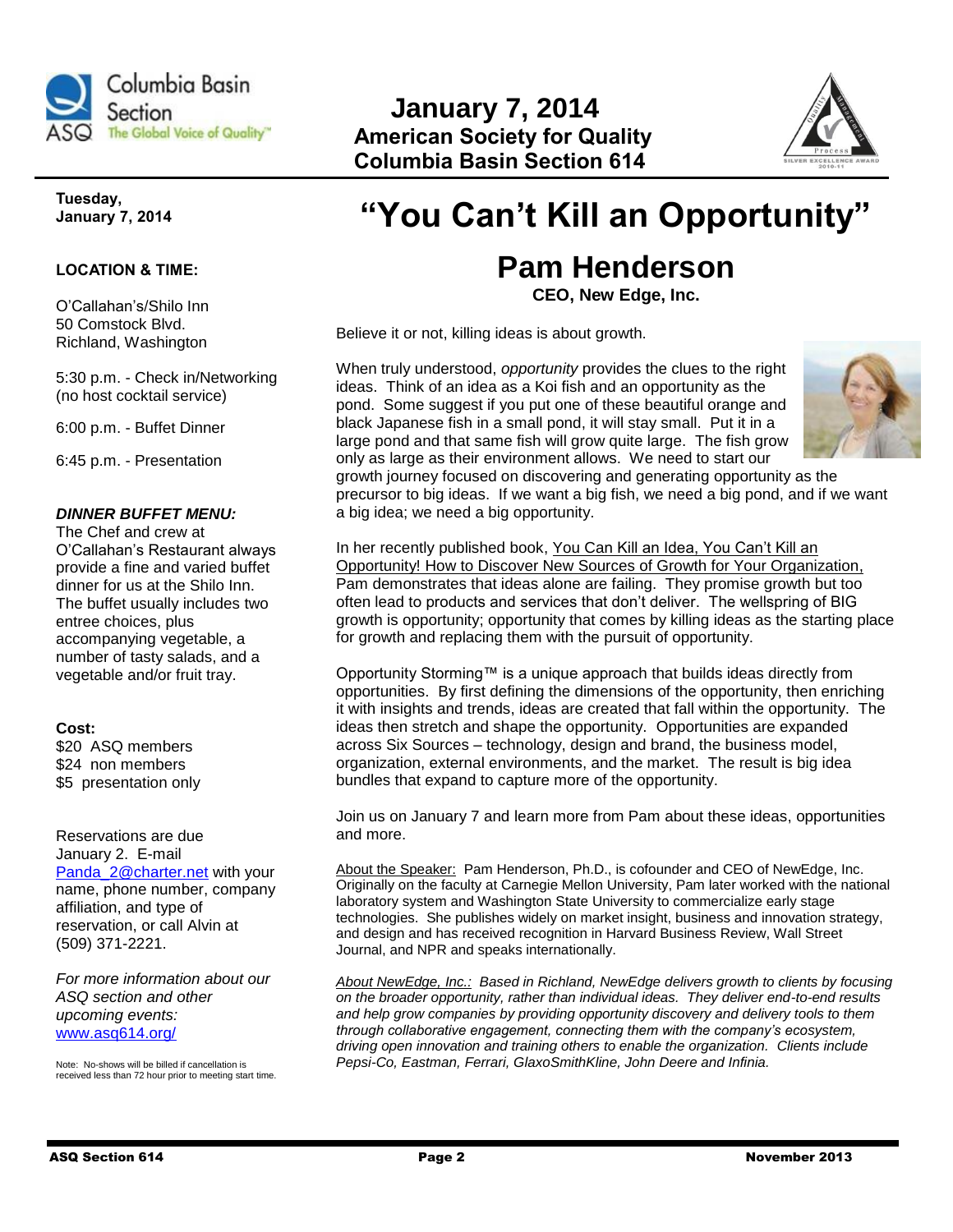#### **THE HOW AND WHY OF AUDITING (aka** *Dennis Arter Rocks!***)**

"Auditing expert and ASQ fellow Dennis Arter shares tips and advice for auditors and auditees" – that's how this video is described on YouTube.

Dennis discusses the history of auditing and explains what it's all about, why it is important and how companies truly benefit from the auditing process.

What's so important about controls and audits? Check out the video [online!](http://www.youtube.com/watch?v=mVOhfvEI4ho&feature=youtu.be)

#### **CERTIFICATION EXAMS**

The next certification exam will be held on Saturday, December 7 at the CBC Richland Health Science Center, from 8 a.m. to 12 noon.

If you have already earned an ASQ certification and are keeping track of recertification units, you can earn 0.5 RU each time you assist with proctoring a certification exam. Having an assistant proctor makes it much easier to supervise the testing, and allows proctors to take breaks during the (lengthy) examination process. It is also beneficial for our Section to have several members who are familiar with the exam process.

If you are interested in serving as an assistant proctor for the December 7 exams, or just have questions about certifications or recertification, please contact [Patrick Faulk,](mailto:prfaulk@bechtel.com) our Certification/Recertification Chair.

*REMINDER: Don't forget that recertification fees increased on August 1. Older Recertification Journals will have outdated fee information. When you are ready to submit your recertification packet, be sure to download the current Journal Application form from the [ASQ website.](http://cert.asq.org/certification/control/index)*

#### **QUOTE OF THE MONTH**

We may live without poetry, music and art: We may live without conscience and live without heart; We may live without friends; we may live without cooks; But civilized man cannot live without books.

- Edward Bulwer Lytton

#### **GET YOUR FREE MEMBER GIFTS**

There are some great member gifts this month – be sure to check them out!



**[A Practical Application of Supply](http://asq.org/members/pdf/e1329.pdf)  [Chain Management Principles](http://asq.org/members/pdf/e1329.pdf) [eBook \(PDF, 224](http://asq.org/members/pdf/e1329.pdf) pp.)**

**[Supplier Assessment Tool \(PDF,](http://asq.org/members/pdf/supplier-assess.pdf)  6 [pp.\)](http://asq.org/members/pdf/supplier-assess.pdf)** 

**[An Introduction to ISO 28000 and](https://asq.webex.com/asq/lsr.php?AT=pb&SP=EC&rID=4706437&rKey=d06ca79f91c51140)  [Security of the Global Supply Chain](https://asq.webex.com/asq/lsr.php?AT=pb&SP=EC&rID=4706437&rKey=d06ca79f91c51140)  [\(WebEx, 16](https://asq.webex.com/asq/lsr.php?AT=pb&SP=EC&rID=4706437&rKey=d06ca79f91c51140) min.)**

Learn more about how to:

- Understand their supply chain
- Develop a supply chain strategy
- Identify and evaluate suppliers
- Select preferred suppliers
- Build relationships
- Measure and monitor supplier performance
- Apply basic quality tools to customers and suppliers

The member gift bundle is available through December 15.

#### **NO SECTION MEETING IN DECEMBER – ENJOY THE HOLIDAY MONTH WITH YOUR FAMILY AND FRIENDS!**

#### **WASHINGTON STATE INSTITUTE FOR PUBLIC POLICY – NEW WEB SITE**

submitted by Jerry Brong

If you're not familiar with the WSIPP you may wish to take a look at their new web site. As an operation within of our state's legislature, the work of Washington State Institute for Public Policy is important to all of us.

WSIPP reports are now being posted at the new web site.

WSIPP Direct [= http://www.wsipp.wa.gov/](http://www.wsipp.wa.gov/)

We the People are getting access to more & more information about our government & operations in support of us.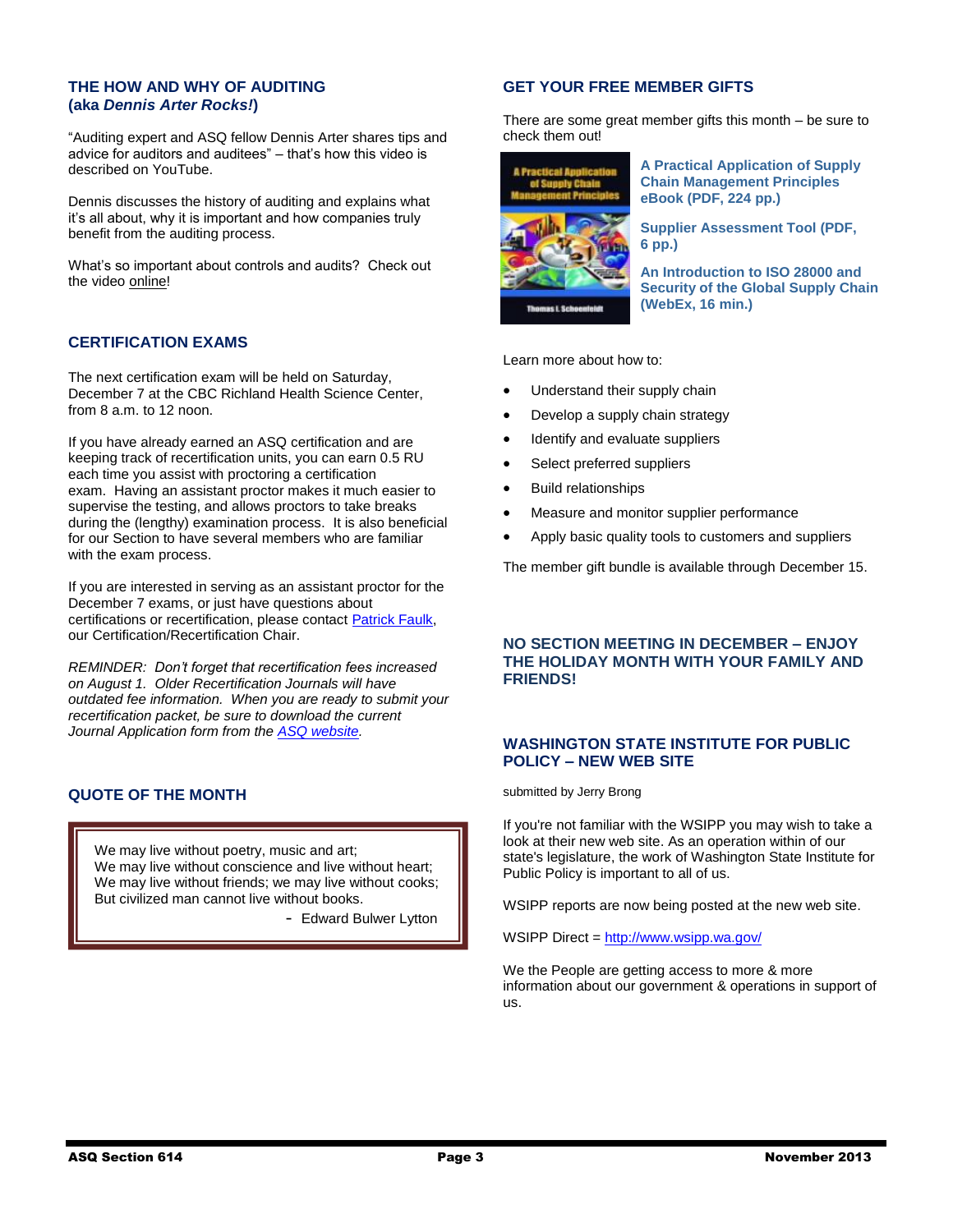#### **RELATIONSHIPS ARE EVERYTHING**

#### by Jon Gordon

Nine years ago I was home visiting my parents when I saw an old high school friend, Mark Rathjen, at a restaurant. I had just started writing and speaking and asked him if he knew anyone who worked at one of the national morning shows. He said he actually had a friend from college who was a producer at the Today Show and would send her my information.

A few weeks later I received a call from his friend, the producer, telling me she wanted to do a four week series called *Get Energized Today*. It was a life changing experience that I often share with high school students when I speak to them. I then ask them this question. "If I was a jerk in high school do you think Mark would have wanted to help me years later?" I then tell them to be nice to everyone. *Relationships are everything and you never know which relationships will change the course of your life.* 

Fast forward to last Tuesday. I received an email out of the blue from this same producer of the Today Show I worked with 9 years ago. I couldn't believe it. We hadn't spoken in years. I had no interest in being on television anymore. I have really enjoyed just doing the work of writing and speaking. But she was following me on FB, saw the messages I had been sharing and trusted me to do this segment. On the flight home from New York it hit me that *relationships are about long term trust not short term success*.

After the show I got together for lunch with my publishing team from John Wiley and Sons; the same team that took a chance on me by publishing *The Energy Bus* in 2007. The same team that I could have left a few years ago for much more money being offered by other publishers.

But for me I just wanted to write books that make a difference and be part of a team that believed in me from the beginning. These were people who visited my grandfather when he was in the hospital near their offices in Hoboken. To celebrate with them after the Today Show was worth more than gold.

Life isn't about money. It's about people, commitment, loyalty and relationships. I didn't always know this but I know it now. In the end we won't be measured by our bank account, sales numbers or wins and losses but by the difference we made in people's lives... and we make a difference through relationships.

Don't chase dollars or success. Decide to make a difference and build meaningful relationships and success will find you.

Don't be a networker. Invest in relationships not because you want something but because you want to build something!

Don't ignore those who are closest to you. Identify the relationships in your life that need to be stronger and then make a conscious effort to focus on them, make time for them, develop them and invest in them.

And be nice to everyone. Because you never know.

*Jon Gordon's best-selling books and talks have inspired readers and audiences around the world. He is the author of The Wall Street Journal bestseller The Energy Bus, The No Complaining Rule, Training Camp, The Shark and The Goldfish, Soup, The Seed, and his latest, The Positive Dog. Jon and his tips have been featured on The Today Show, CNN, Fox and Friends and in numerous magazines and newspapers. Check out his website at [www.JonGordon.com.](http://www.jongordon.com/)*

#### **2013 BALDRIGE NATIONAL QUALITY AWARD RECIPIENTS ANNOUNCED**

This year's recipients were selected from a field of 22 applicants that were evaluated rigorously by an independent board of examiners in seven areas defined by the Baldrige Criteria: leadership; strategic planning; customer focus; measurement, analysis and knowledge management; workforce focus; operations focus; and results. An organization may compete for the award in one of six categories: manufacturing, service, small business, health care, education and nonprofit (including government agencies).

All of the winners this year are from the health care and education sectors. The 2013 Baldrige Award recipients listed with their category—are:

- **Pewaukee School District**, Pewaukee, Wisconsin (education)
- **Baylor Regional Medical Center at Plano**, Plano, Texas (health care)
- **Sutter Davis Hospital**, Davis, California (health care)

The Baldrige judges also recognize best practices in one or more of the Baldrige Criteria categories by organizations that are candidates for the award but are not selected as a winner. This year, the judges chose to honor two health care organizations for their best practices in the leadership criterion:

- **Duke University Hospital**, Durham, North Carolina
- **Hill Country Memorial**, Fredericksburg, Texas

The 2013 Baldrige Award will be presented at an April 2014 ceremony during the Quest for Excellence conference in Baltimore, Maryland. For more information, including profiles of the 2013 Baldrige Award recipients, click [here.](http://www.nist.gov/baldrige)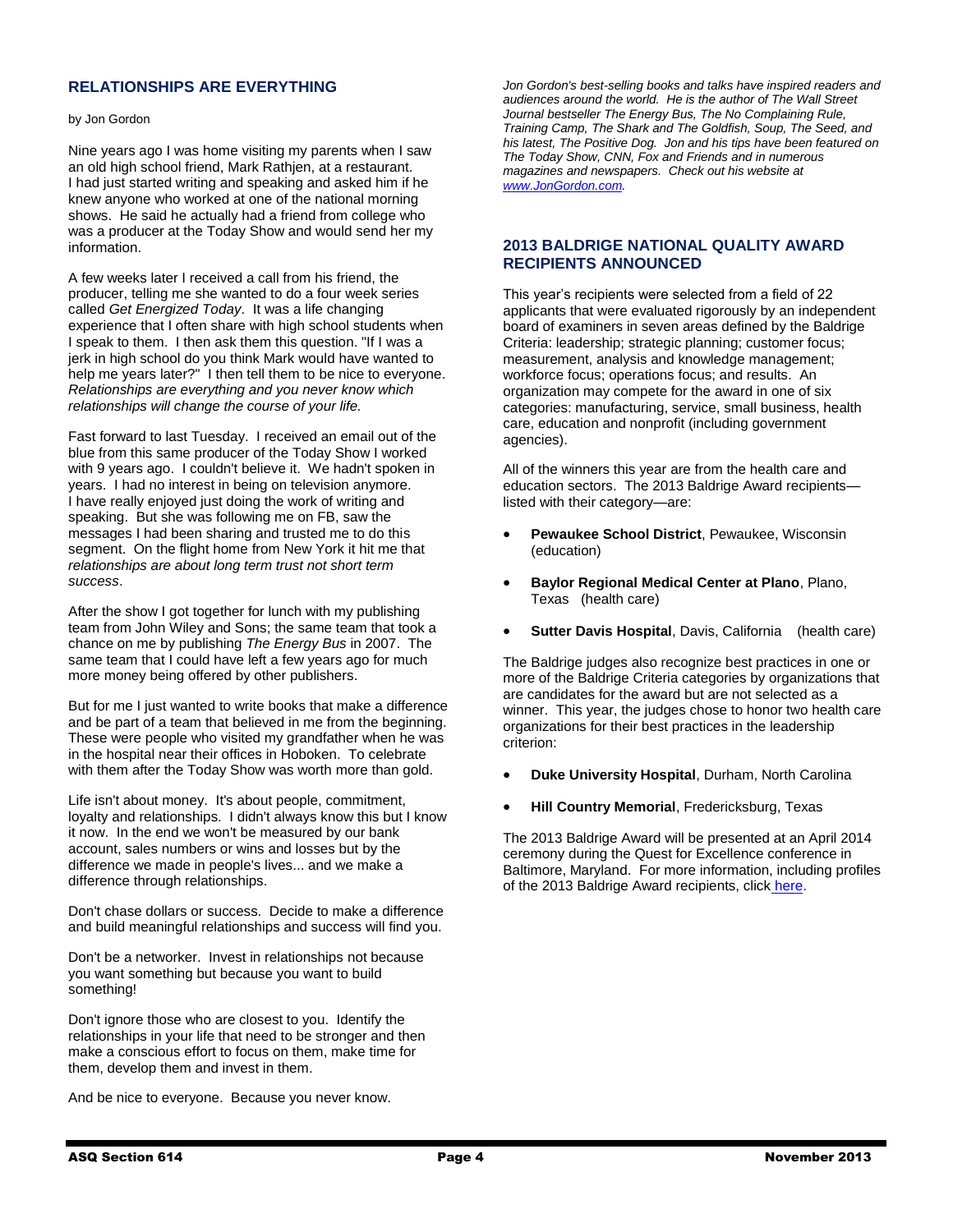#### **GIVE A FREE 6-MONTH ASQ MEMBERSHIP**

With ASQ's Adding New

[Voices](http://membership.asq.org/voices13?id=%25%25Customer_ID%25%25) program, you can invite a friend or colleague who is new to ASQ to enjoy a sixmonth ASQ Full Membership.

Your friend will enjoy full access to ASQ's Knowledge Center, a subscription to *Quality Progress*, monthly



member gifts, the ability to join a local section and special interest group, plus exclusive member pricing on all ASQ products. This membership will last until May 31, 2014, at no cost to you or your friend.

What a great way to introduce your boss or another professional colleague to ASQ and to our local section. Your friend or colleague must take advantage of this offer by November 30, 2013, so [add a voice now.](http://membership.asq.org/voices13?id=%25%25Customer_ID%25%25)

#### **"SIX FUNDAMENTAL CHARACTERISTICS OF THE BEST WORKPLACE LEADERS" DECEMBER 12**

Gain the most traction, in the least amount of time, by assessing and improving your leadership skills.

In this *North Star SeriesTM* Course, sponsored by Mid-Columbia Leadership Development Association (MCLDA) and facilitated by Don and Lisa Hart, you will learn:

- The six leadership characteristics most valued by followers
- How to encourage your followers to be candid and truthful with you
- A simple process to ensure a continuous flow of ideas from your followers
- How a leader's ability to listen well is crucial to improving performance

Sign up now! This is the second course in the series of 24 courses. It will be offered on December 12 from 5:30 to 7:30 p.m. at 79 Aaron Drive, Richland (Abadan Building). Cost is \$75 per student. Registration closes December 4. For more information, contact Lisa at [g2hart@gmail.com.](mailto:g2hart@gmail.com)

#### **CALL FOR GUEST SPEAKERS FOR ASQ SW WASHINGTON SECTION 0627 CONFERENCE ON QUALITY AND IMPROVEMENT**

On March 13, 2014, the ASQ SW Washington Section 0627 will host its 5th annual conference on Quality and Improvement in Vancouver.

If you are interested in presenting at the conference as a speaker or providing a workshop, or if you know of others who may be interested, please click on this [link](http://wcqi.asq.org/theme-focus-areas.html) to learn more about this year's theme (modeled after the ASQ World Conference). Deadline to submit for guest speaker or workshop presenters is December 2. To submit a proposal, click [here.](http://www.asqswwa.com/conference/conference-proposals/)

#### **2014 LEAN AND SIX SIGMA CONFERENCE – SUSTAINING RESULTS THROUGH A CULTURE OF QUALITY**

The 2014 Lean and Six Sigma Conference will be held in Phoenix, Arizona February 24 – 25, 2014. It doesn't matter if you are in manufacturing, service, government, or healthcare; or whether you're just starting to discover lean and Six Sigma or a seasoned veteran. You will discover how to apply lean and Six Sigma tools and methodologies to produce sustainable results to move toward your organization's bottom line to make a difference in your organization.

There is also an opportunity to get Lean and Six Sigma certifications on site prior to the conference (on February 23). Lean and Six Sigma Conference Certificates include:

- Six Sigma Black Belt
- Six Sigma Green Belt
- Lean Bronze Level Certification (SME/AME Shingo Prize/ASQ Partnership)

Deadline to apply for certification exams at the conference is January 10, 2014. For more details, [click here.](http://asq.org/conferences/six-sigma/index.html?WT.dcsvid=NTYwOTU0NTc3OTYS1&WT.mc_id=EM1110645)